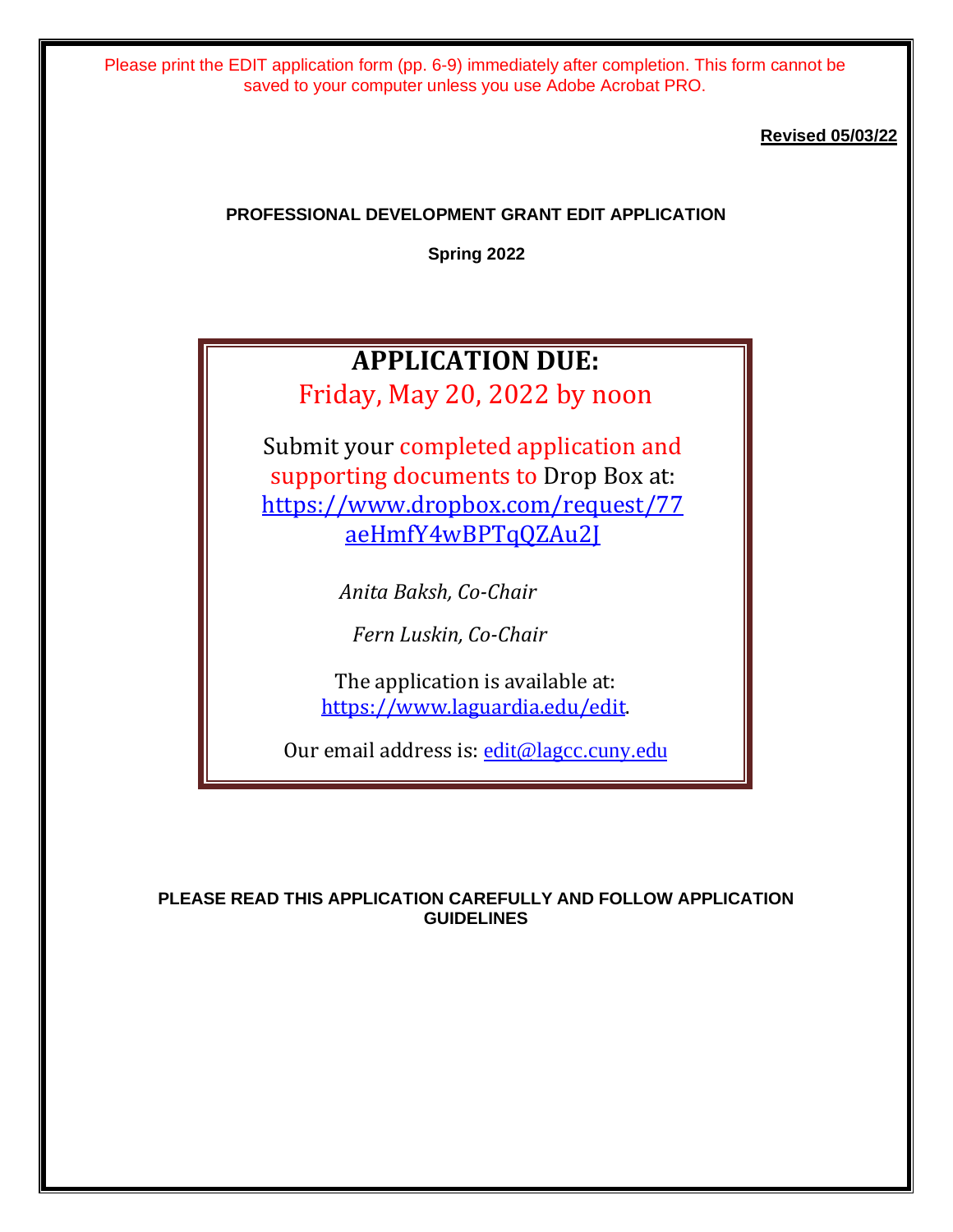# **ELIGIBLITY & AWARD CRITERIA**

Established during the 1991-92 academic year, the Educational Development Initiative Team (EDIT) is a subcommittee of the College Senate's Committee on Professional Development and administers LaGuardia's Professional Development Grant Program. Full-time faculty, and part-time faculty in continuous service for the past two academic years (September through June), are eligible to submit proposals. Proposed projects can commence after July 1, 2021, but must be completed before June 30, 2022.

Grants awarded by EDIT cover costs incurred by LaGuardia faculty in designing and implementing professional development projects. These costs may include (but are not limited to) the following**:**

- **1. Travel expenses to conduct and/or present research and scholarship (e.g., archives, museums, special collections, conference presentations, and invited lectures)**
- **2. Travel expenses for attending (not presenting at) conferences, workshops, or seminars that directly support aspecific scholarship or research project**
- **3. Travel costs specifically associated with faculty development research (e.g., to enhance an academic department/program's pedagogy or professional development)**
- **4. Expenses personally incurred by faculty to conduct research and scholarship (e.g., entrance fees for research sites, photocopying from archives or special collections)**
- **5. Expenses personally incurred by faculty for projects that enhance their professional growth and development (e.g., in areas such as scholarship, academic effectiveness, and/or research skills and competencies; or artistic skills and competencies)**
	- **\* New Procedures for the 2021-2022 EDIT CYCLE.**

If awarded an EDIT grant for your project, you will not receive any additional funding from LaGuardia this fiscal year (July 1, 2021 through June 30, 2022) beyond the amount stated in your EDIT award letter. Also important: you must submit the exact amount stated in the award letter on CUNYFirst. **Please include the full expense of any conference registration fees you incur in your budget, rather than just a portion of the fee as was the case in the past.**

### **Additional Notes:**

- 1. Applications must clearly demonstrate how professional development activities support faculty tenure and promotion, and/or the College's strategic plan (available at <https://wp.laguardia.edu/strategicplan/LAGCC-2019-2024-strategic-plan.pdf> ). Include a brief narrative description that identifies specific ways in which your activities support tenure, promotion and/or the strategic plan.
- 2. Per diem requests will be granted only for conference presentations. The links for per diem rates are:

Domestic:<https://www.gsa.gov/travel-resources>

International: [https://aoprals.state.gov/content.asp?content\\_id=184&menu\\_id=81.](https://aoprals.state.gov/content.asp?content_id=184&menu_id=81)

3. Due to the pandemic- all **international** travel must be pre-approved through the CUNY Travel Petition: [https://www1.cuny.edu/sites/global/wp-content/uploads/sites/11/media-assets/Petition-to-Travel-](https://www1.cuny.edu/sites/global/wp-content/uploads/sites/11/media-assets/Petition-to-Travel-Form.pdf)[Form.pdf](https://www1.cuny.edu/sites/global/wp-content/uploads/sites/11/media-assets/Petition-to-Travel-Form.pdf) (domestic travel no longer requires this form).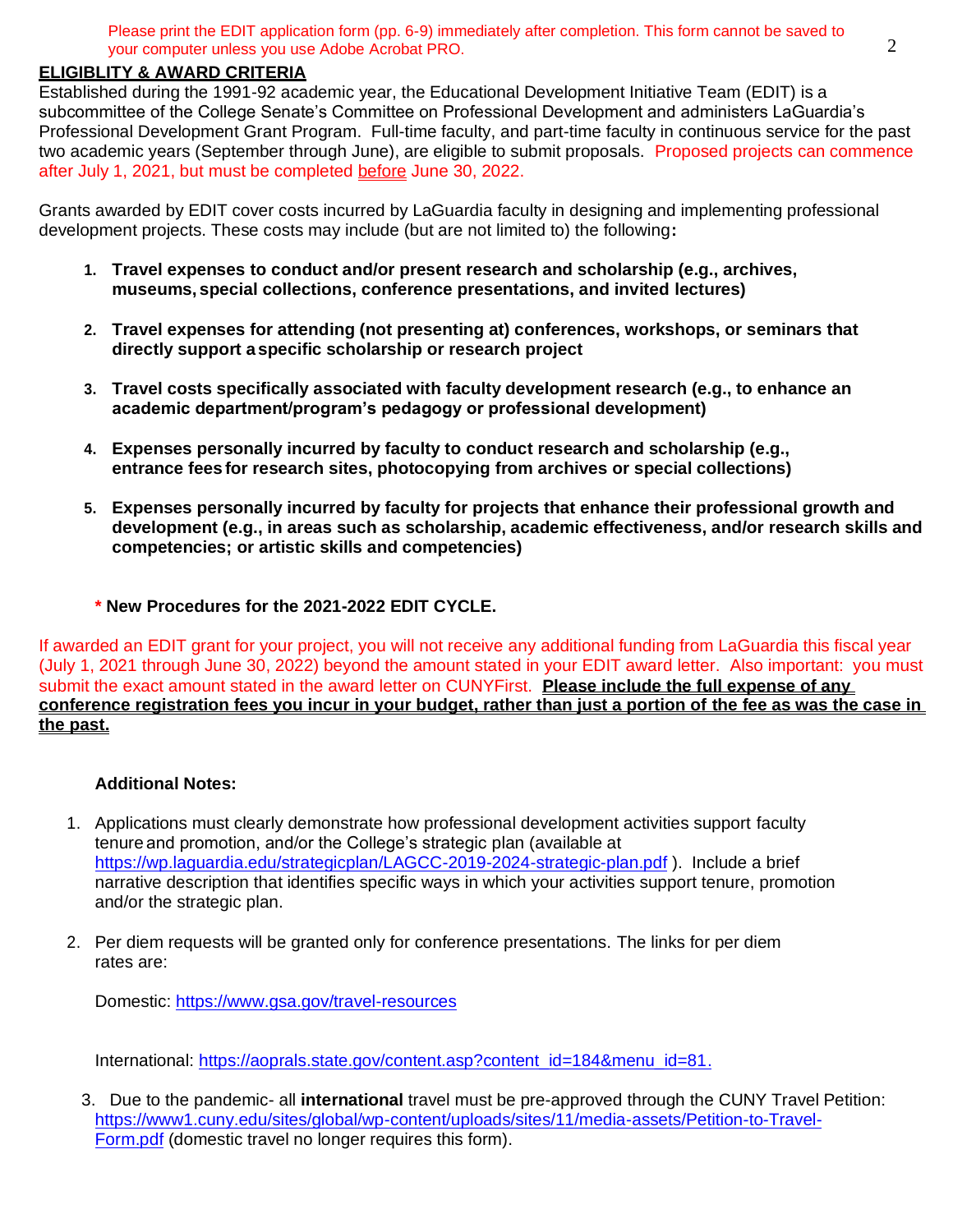4. **EDIT does not fund the following**: reassigned time, organization membership fees, purchase of equipment or other items such as (but not limited to) photocopying materials that can be submitted to our Print Shop, postage/shipping costs, stipends or services rendered by someone other than the applicant.

# **APPLICATION REVIEW & AWARD NOTIFICATION**

- ❖ EDIT committee members will review all proposals that are submitted on or before the deadline. **Preference willbe given to applicants presenting at, rather than attending, a conference.**
- ❖ Applicants can expect to receive notification concerning their application **on or about June 7, 2022.**
- ❖ Award amounts are dependent on the funding we receive from Academic Affairs and on the number of applicants we receive. Due to the increased amount of funding available to EDIT this year, we encourage faculty to apply for the full cost of travel.
- ❖ **Awards are for projects undertaken between July 1, 2021 and June 30, 2022. All monies must be disbursed by June 30, 2022.**
	- o Awardees will need to complete CUNYfirst travel procedures to receive funding: you must first submit a Travel Authorization through CUNYfirst (ideally 30 days before travel, and certainly before June 20th). Then, when you return from your trip, you must submit a Travel Expense Report in CUNYFirst for reimbursement of the amount you are awarded. Contact your department's Travel Liaison (see page 5 for contact information) for assistance with submitting the expense report for your EDIT award in CUNYfirst.

#### **APPLICATION GUIDELINES**

1. EDIT applications will soon be available online at <https://www.laguardia.edu/edit/application/> **ATTENTION:** This application form will not save your data unless you use Adobe Acrobat Professional.

In preparing your EDIT application: use size 11 or 12 font, and do not exceed the space provided in response to any question on the application. After printing out the fillable application, sign and date documents before submission . Electronic signatures are acceptable.

Submit your completed EDIT application to Dropbox at: <https://www.dropbox.com/request/77aeHmfY4wBPTqQZAu2J> **in the form of** a pdf document with all supporting documents included at the end of the pdf.

- 2. If your project involves human subjects, check with IRB to learn if you are required to obtain a statement of clearance/permission from the IRB. If so, this statement should be included in your application. Visit https://www.laguardia.edu/irb/ for more information.
- 3. **Applications will not be considered for funding if they do not include all supporting documents** such as conference acceptance letters; conference catalogue pages that mention your presentation and that note LaGuardia Community College as your affiliation; hotel and travel receipts; airplane boarding passes; etc., or estimates of airfare, hotel, and other expenses taken from official websites if your project takes place after the application deadline. See below for further instructions.
- 4. Only activities at reputable venues are eligible for funding. Please ensure that the conference or organization at which you are presenting is not predatory.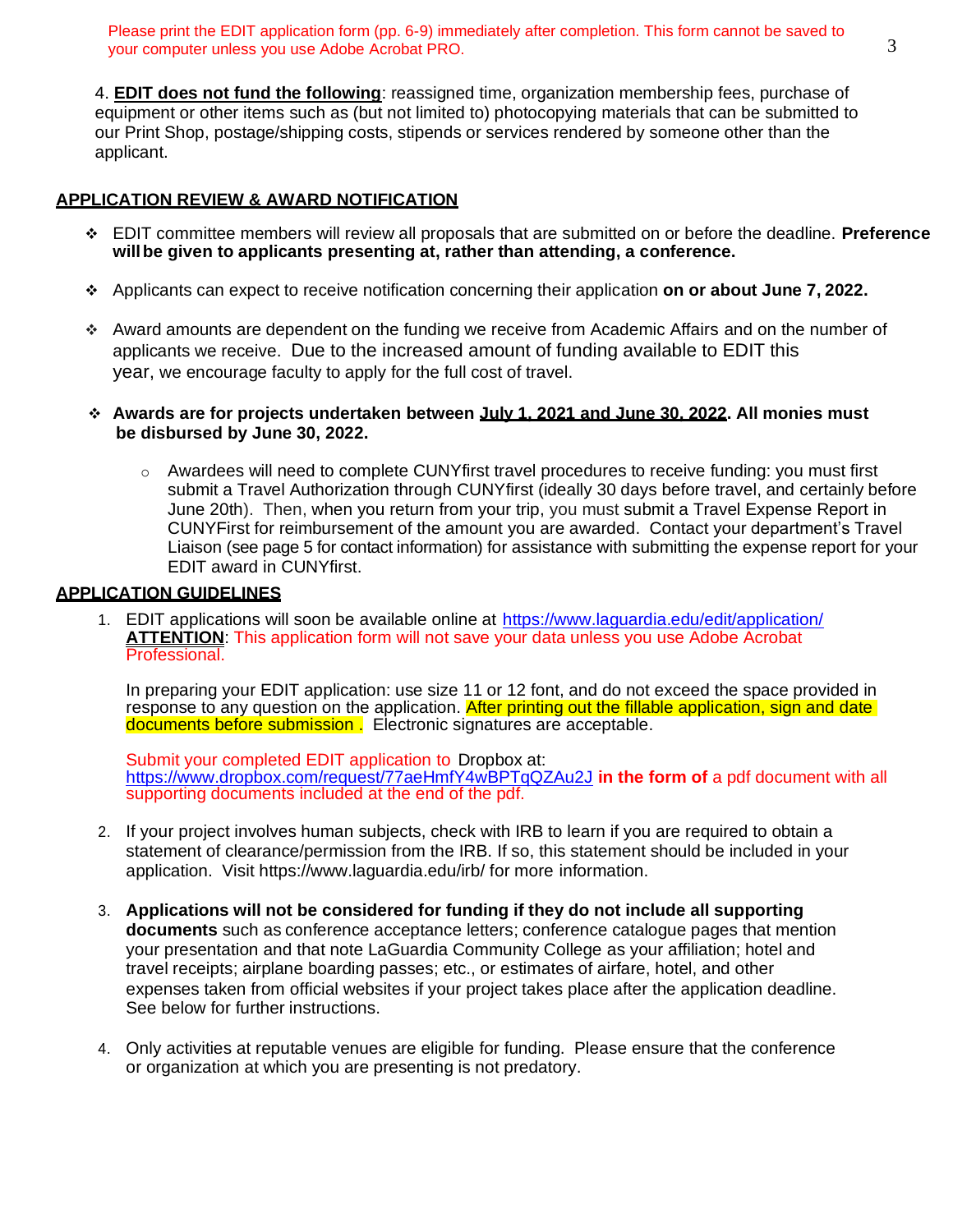# **BUDGET INSTRUCTIONS** (for completing p. 8 of the application)

Provide a complete budget that specifies the items for which the EDIT grant funds will be used. As mentioned on p. 2, **please include the full expense of any conference registration fees you incur in your budget.** On the pdf you submit to the dropbox, **the application must be followed by copies of receipts for all items requested.**

In preparing your budget, review the Eligibility & Award Criteria section of this application (page 2) which lists the type of expenses funded by EDIT. For services not yet rendered or for travel which takes place after the application deadline, include the pending item(s) for airfare, train or bus tickets, hotel accommodations, etc. in your budget with estimates based on verifiable prices from a travel website such as Expedia or Travelocity, or from the airline's or company's website. For smaller-scale items such as taxi rides, you may approximate the cost. Be sure to indicate whether you are providing the **ACTUAL** or **ESTIMATED** cost of an item**.** If you don't have all your receipts before the application deadline, submit your application by the deadline, and then send copies of the missing receipts to Dropbox at: <https://www.dropbox.com/request/77aeHmfY4wBPTqQZAu2J> as soon as you have them.

**Per diem requests will be granted only for conference presentations**. Note that **EDIT only considers the expenses of the applicant**. If you are sharing expenses (hotel room, etc.), or traveling with others, please adjust your budget accordingly and make specific references to this in the notes section of the Budget page of the application (p. 8). Try to use public transportation, but if that is not possible, make sure taxi fares are not excessive.

**DOCUMENTATION:** All applications must be accompanied by two types of documentation: evidence of activities, and receipts for expenses, or verifiable estimates of these expenses if unavailable before the application deadline. Examples of this evidence includes, but are not limited to:

### ❖ **Conferences & Invited Lectures (Domestic & International)**

- $\circ$  Evidence of Activities—Conference acceptance letter, conference program (copy of page with your panel's listing and LaGuardia affiliation; formal invitation for invited lectures).
- $\circ$  Receipts for Expenses—Hotel, travel (air, train, bus, taxi, car); per diem rate for location.

### ❖ **Research or Scholarship, or Creative Endeavor**

- $\circ$  Evidence of Activities—an invitation or letters requesting and confirming access to the archive or library at which you are conducting the research, or to rare materials housed at the archive or library, in which the nature of your project is indicated; an invitation from the artistic or cultural institution.
- $\circ$  Receipts for Expenses— Entrance fees for museums, institutions, or research sites, or for photocopying materials at archives or special collections; hotel, and travel (air, train, bus, taxi, car); art materials or processes not available at the college.

### ❖ **Attending Workshops Seminars and Conferences**

- $\circ$  Evidence of Activities—confirmation of registration, program of activities, invitation to attend.
- $\circ$  Receipts for Expenses—Registration fees, hotel, travel (air, train, bus, taxi, car).

**Do Not Provide Original Documentation. EDIT only accepts copies! Highlight and label expenses on receipts that are included in your budget**. Convert prices given in foreign currencies to dollars. Black out credit card numbers and irrelevant expenses.

Beware that if you are awarded a grant you will need to upload the same (and most likely additional) documentation to your CUNYfirst Travel Expense Report. If you travel by plane, train, or bus, retain your ticket or boarding pass for submission to CUNYfirst as proof of travel.

**Note that your affiliation on conference programs or project documents must indicate that you are representing LaGuardia Community College (not simply CUNY or another institution). Highlight your name and the title of your presentation/project on all supporting documents.**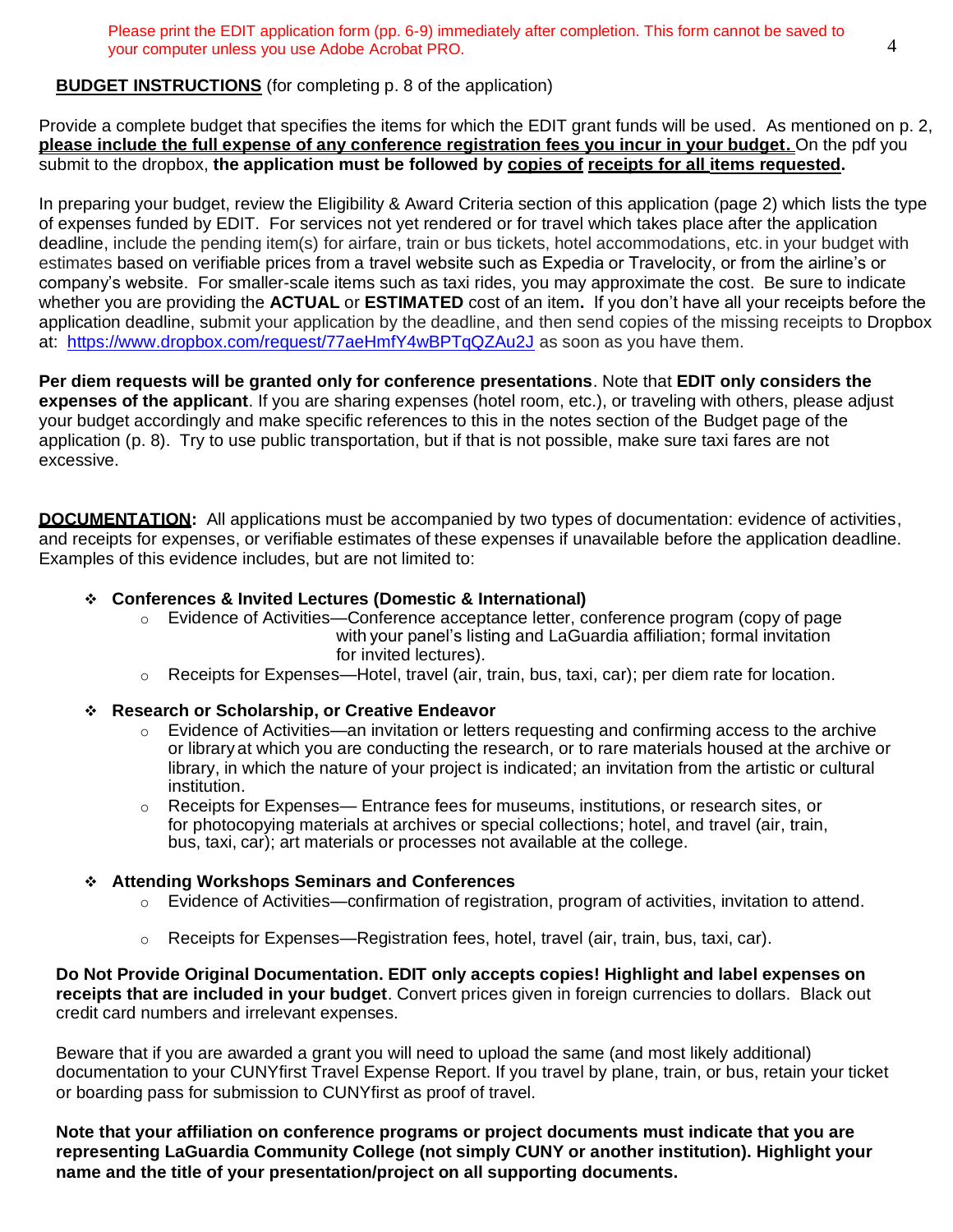#### **SUPPLEMENTAL INFORMATION**

**EDIT Committee –** If you have any questions regarding EDIT please contact your department's committee member

| <b>DEPARTMENT</b>                         | <b>NAME</b>             | EXT.  | <b>Email Address</b>     |
|-------------------------------------------|-------------------------|-------|--------------------------|
| <b>Business &amp; Technology</b>          | Nicole Lytle            | 5403  | nilytle @lagcc.cuny.edu  |
| <b>Education and Language Acquisition</b> | <b>Bede McCormack</b>   | 7528  | bmccormack@lagcc.cuny.e  |
|                                           |                         |       | du                       |
| English                                   | Anita Baksh, Co-Chair   | (718) | abaksh @lagcc.cuny.edu   |
|                                           |                         | 730-  |                          |
|                                           |                         | 7507  |                          |
| <b>Health Sciences</b>                    | Maureen Doyle           | 5227  | mdoyle @lagcc.cuny.edu   |
| <b>Humanities</b>                         | Fern Luskin, Co-Chair   | 5708  | luskinfe@lagcc.cuny.edu  |
| Library                                   | <b>Thomas Cleary</b>    | 5428  | tcleary @lagcc.cuny.edu  |
| Mathematics, Engineering, &               | <b>Hendrick Delcham</b> | 5731  | hdelcham@lagcc.cuny.edu  |
| <b>Computer Science</b>                   |                         |       |                          |
| <b>Natural Sciences</b>                   | <b>Boris Zakharov</b>   | 6074  | bzakharov@lagcc.cuny.edu |
| Social Science                            | Rebecca Tally           | 4032  | rtally @lagcc.cuny.edu   |

**Travel Liaison-**Contact your department's liaison for questions, issues, and assistance submitting your travel authorization and expense report.

| <b>DEPARTMENT</b>                         | <b>NAME</b>                         | EXT.     | Room     |
|-------------------------------------------|-------------------------------------|----------|----------|
| <b>Business &amp; Technology</b>          | Deijy Sherpa                        | 730-7504 | $B-327$  |
| <b>Education and Language Acquisition</b> | Elijah Edmonds                      | 5640     | $B-234$  |
| English                                   | Sylwia Prendable                    | 5909     | $E-103J$ |
| <b>Health Sciences</b>                    | Jazmine Freire                      | 6104     | $E-300Y$ |
| <b>Humanities</b>                         | Seurette Bazelais                   | 5203     | $C-745$  |
| Library                                   | Silvia Lin Hanick (Acting<br>Chair) | 5480     | $E-201A$ |
| Mathematics, Engineering, &               | Luis Gonzalez                       | 5730     | MB 39    |
| <b>Computer Science</b>                   |                                     |          |          |
| <b>Natural Sciences</b>                   | <b>Indira Persaud</b>               | 5406     | M-202A   |
| Social Science                            | Aileen Solima                       | 5785     | C-459EE  |

#### **YOUR SUBMITTED APPLICATION SHOULD INCLUDE ONLY PAGES 6-9 AND ALL SUPPORTING DOCUMENTATION**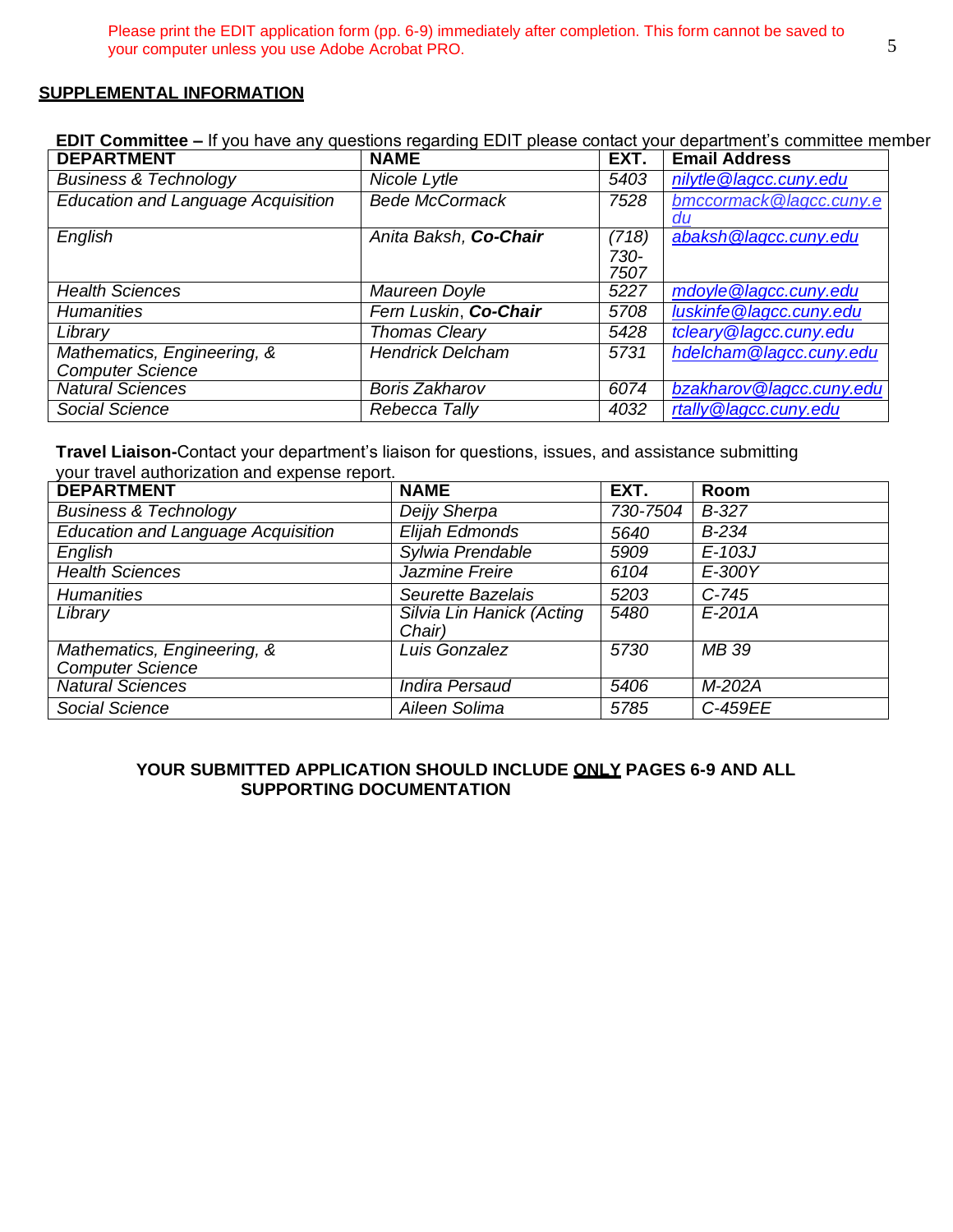#### **Fall 2020 EDIT Application Professional Development Grant Application LaGuardia Community College**

| 1a. Name: $ $       | 1b. Title:   |
|---------------------|--------------|
| 2a. Department:     | 2b. Mailbox: |
| 3a. Email Address:  | 3b. Phone:   |
| 3. AmountRequested: |              |

**4. Project Type (Choose One of the Following): Please note that the first 2 categories are for presentations at a conference or lecture while the 3rd and 4th categories are for conducting research in preparation for publication, etc., not in conjunction with a conference. The 5th and 6th categories are for attending workshops, seminars, and conferences, not for presenting.**

#### **5. Project Information:**

Presenting Research or Scholarship in a paper or a presentation at a Conference or Lecture (International)

Presenting Research or Scholarship in a paper or a presentation at a Conference or Lecture (Domestic) ◯ Conducting Research or Scholarship, Creative Endeavor (Individual Faculty Project)

◯ Conducting Research or Scholarship (Enhancement of Academic Dept. / Program)

 $\tilde{O}$  Attending Workshops, Seminars, and Conferences (Individual Faculty Development)

Attending Workshops, Seminars, and Conferences (Enhancement of Academic Dept. / Program)

**Name of Conference, Organization, or Project:**

**Title of Presentation or Project:**

**Date of Presentation or Project:**

**Location of Conference, Organization, or Project:**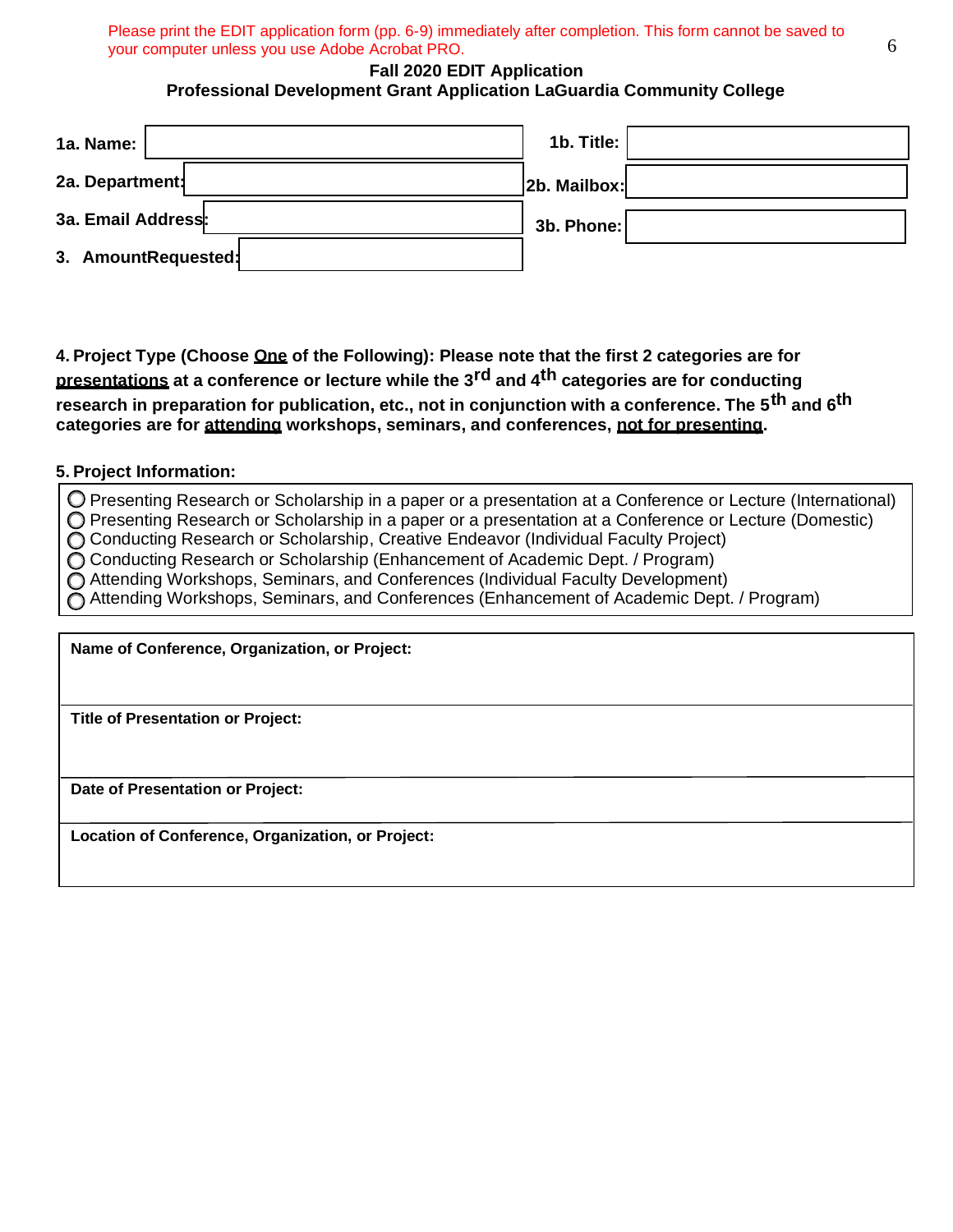# **6. Briefly State How Project Supports Tenure, Promotion, and /or the College's Strategic Plan:**

#### **7. Abstract**

Provide a Description of Your Project, Including Subject Area, Purpose, and Major Activities:

#### **8. Evaluation**

Discuss how you will determine if your project was successful (for example, future publication of a presentation, audience response, survey).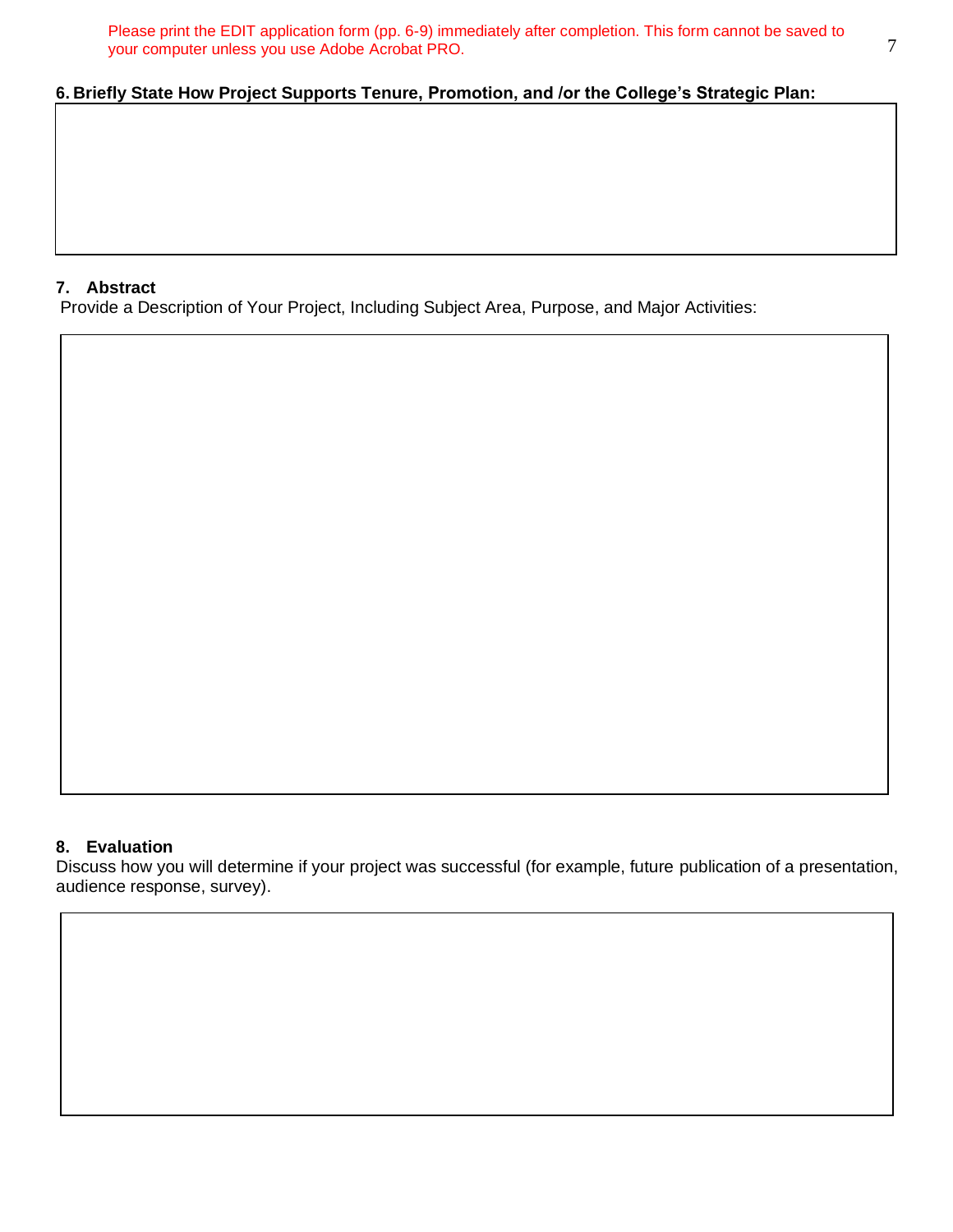#### **9. Budget (see p. 4 for detailed instructions)**

| <b>Category</b>       | <b>Number of</b><br><b>Items</b> | <b>Cost</b>     | <b>Actual or</b><br><b>Estimated?</b><br>(Provide<br>verifiable<br>estimates only if<br>project has not<br>yet taken place) |
|-----------------------|----------------------------------|-----------------|-----------------------------------------------------------------------------------------------------------------------------|
|                       |                                  | $\overline{\$}$ |                                                                                                                             |
|                       |                                  | $\overline{\$}$ |                                                                                                                             |
|                       |                                  | \$              |                                                                                                                             |
|                       |                                  | $\overline{\$}$ |                                                                                                                             |
|                       |                                  | \$              |                                                                                                                             |
|                       |                                  | $\overline{\$}$ |                                                                                                                             |
|                       |                                  | $\overline{\$}$ |                                                                                                                             |
| <b>Total</b>          |                                  | \$0             |                                                                                                                             |
| Any additional notes: |                                  |                 |                                                                                                                             |

13.

**Applicant's Signature Date** 

# **\*\*\*\*\*FOR PART-TIME FACULTY ONLY\*\*\*\*\***

**Chairperson's signature Date** (*Applicant has been in continuous service for the past two academic years – September through June)*

*For the Spring 2022 EDIT cycle, a note from department Chair can be substituted for signature.*